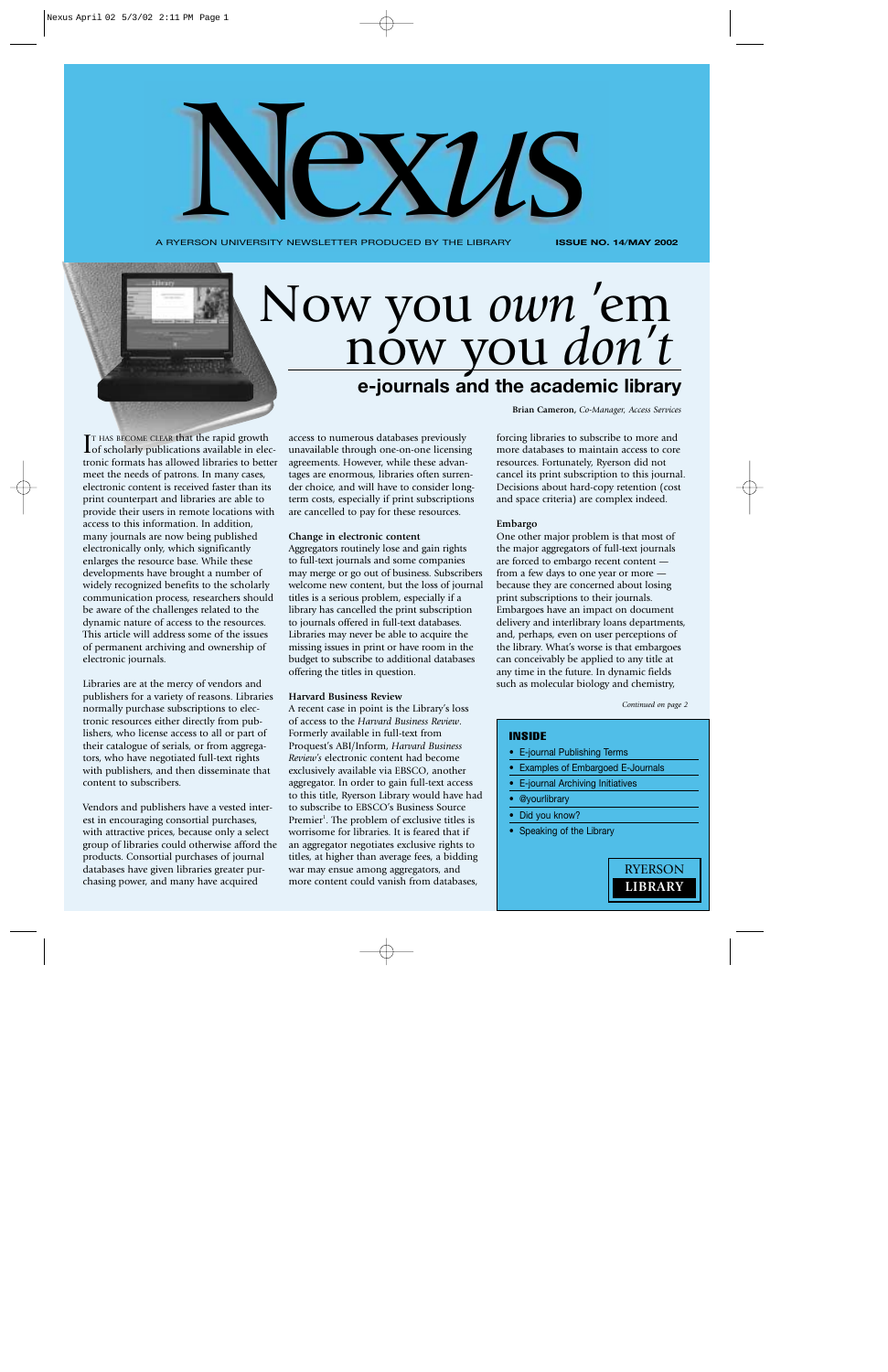### **e-journals continued**

where researchers require access to the most recent literature, this is a serious problem.

# **Rolling back-files**

Similarly, access to some serials is limited by a rolling back-file. This means that access is granted to, for example, the most recent five years' articles, with older content dropping off as new content is added. In dynamic areas such as consumer health, such a practice may be appropriate, but in other areas this practice impedes research.

# **Guaranteed archival rights**

Early agreements on electronic subscriptions often contained no provision for continuation of the purchased content. In most cases, content vanished when access was severed (with print subscriptions, we retained those issues on the shelves). One

of the positive outcomes for all partners in consortia is the model for guaranteed archival rights to the content that had been licensed or purchased. The Canadian National Site Licensing Project (CNSLP), an initiative of 64 Canadian universities including Ryerson, has made advances in this area. A key component of the CNSLPnegotiated agreements required the content of the 700 journals we acquired in the project to continue to be available to us, regardless of whether the agreement is carried forward. Ryerson Library's Web site at www.ryerson.ca/library/info/databases/ cnslp\_dbs.html lists the components of the CNSLP and provides links to journal lists for each of them.

Research institutions and libraries worldwide have developed bold initiatives such as the CNSLP, SPARC (Scholarly Publishing and Academic Resources

Coalition), JSTOR and other partnerships to anticipate and address emerging issues of scholarly communication and mitigate the power of commercial vendors to control the information market. As one Director of Libraries advises, we should consider the lessons learned and the strengths gained through partnerships and "find ways to improve those business relationships with publishers and vendors who are most committed to quality service and the academic enterprise.<sup>2"</sup>

1 *Harvard Business Review* has subsequently become available in certain products not purchased by Ryerson.

2 Frazier, Kenneth. (March, 2001). The Librarians' Dilemma, Contemplating the Costs of the "Big Deal." *D-Lib Magazine,* (7) 3. Retrieved April 10, 2002, from http://www. dlib.org/dlib/march01/frazier/03frazier.html

# **E-journal publishing terms**

#### **aggregator**

Aggregators gather together at one site numerous electronic journals from different publishers. Proquest and EBSCO are two of the major vendor/aggregators from which the Ryerson Library acquires several thousand journals.

## **consortium**

An association of independent libraries and/or library systems established by formal agreement, usually for resource sharing, coordinated acquisition or licensing advantage.

#### **embargo**

In the context of this article, the withholding of the full-text content of the most current issues of a journal, temporarily, for a period of 2 months or more. In some cases the unavailable content is indexed.

#### **vendor**

A company/entity in the business of selling electronic information (including one or more databases, journals or other information product) in multiple formats, through licensing agreement or on a per search basis. (Adapted from Reitz, Joan M. (2002). *ODLIS: Online Dictionary of Library and Information Science*. Retrieved April 13, 2002, from http://vax.wcsu.edu/ library/odlis.html).

# **Examples of embargoed\* e-journals**

| <b>Journal Title</b>                      | <b>Embargo Period</b> |
|-------------------------------------------|-----------------------|
| Media Culture and Society                 | 2 yrs                 |
| Journal of International Business Studies | 1056 days             |
| <b>Administration &amp; Society</b>       | l yr                  |
| <b>Clinical Nursing Research</b>          | 1yr                   |
| Journal of Family Nursing                 | 1yr                   |
| Journal of Environmental Sciences         | 3 mos                 |
| Archives of Physiology & Biochemistry     | 6 mos                 |
| *At this writing                          |                       |

# **Some e-journal archiving initiatives**

**Canadian National Site Licensing Project**

http://www.uottawa.ca/library/cnslp/cfi/index-e.html

# **Ontario Council of University Libraries.**

(Ontario Information Infrastructure: Strategic Programs) http://www.ocul.on.ca/OIIstrategicprograms.html

# *Science's Next Wave*

*Science's Next Wave* is a weekly online publication that covers scientific training, career development, and the job market. The Ryerson Library has recently acquired access to this website/portal. Published by *Science* magazine and the American Association for the Advancement of Science, *Science's Next Wave* seeks to prepare graduate students, postdocs, junior faculty and other early career scientists to be more competitive in today's employment market. Next Wave Canada is available as a subset of this portal. Free access to *Science's Next Wave* is generously sponsored for all Canadian universities by Merck Frosst and can be accessed at

# http://www.nextwave.org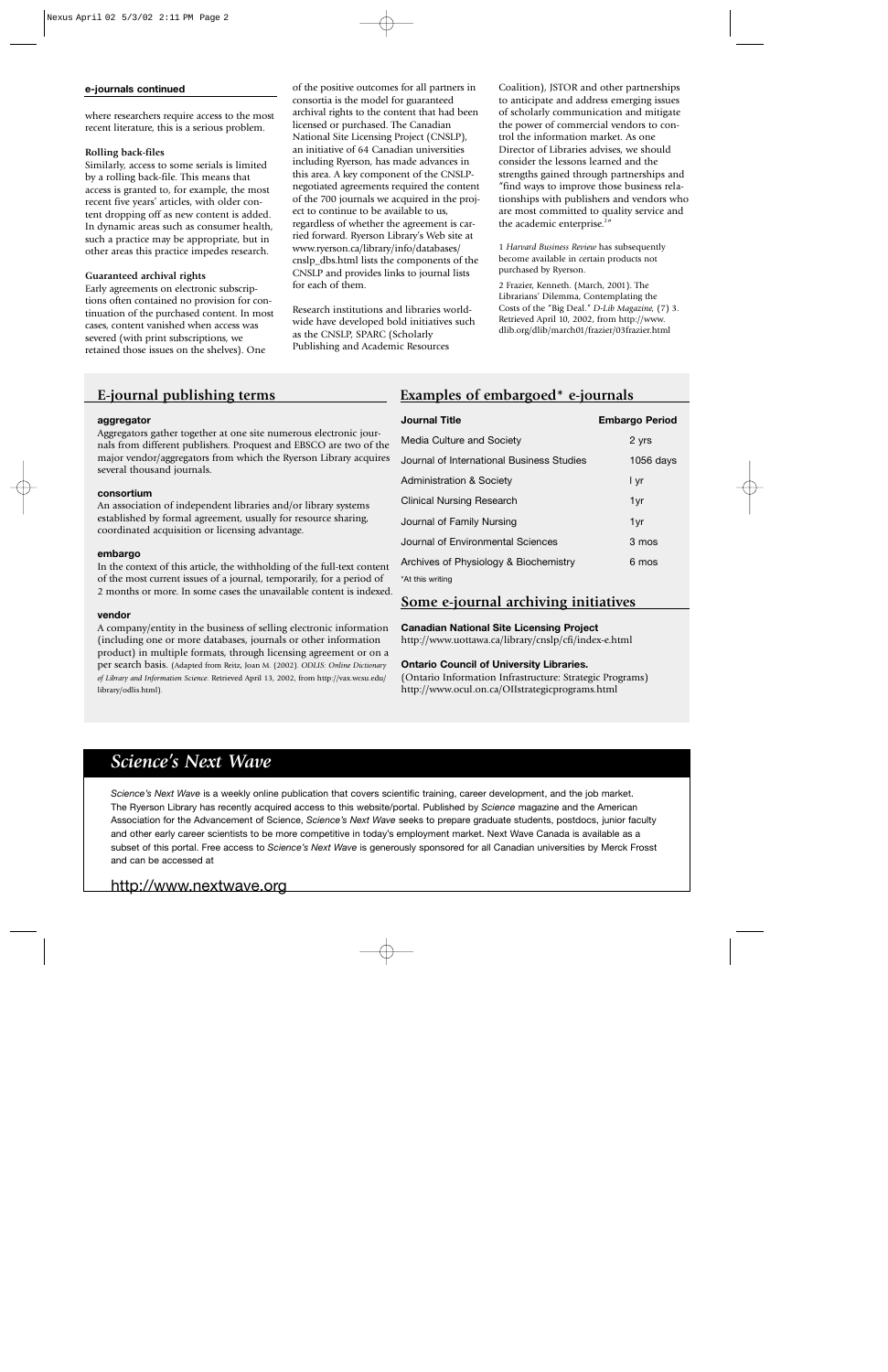# @ your library**™**

# **Ryerson librarians at the front line — OLA Super Conference, February 2002**

Ryerson librarians played an active role in the recent Ontario Library Association Super Conference in Toronto, reflecting the professional commitment and high calibre of the team at Ryerson. The event is the largest library conference in Canada and attracts over 3,500 delegates from libraries across the country.

**Don Kinder** served as program planner for the 22 sessions offered by the Ontario College and University Library Association. He will co-ordinate the Super Conference in 2003/04.

**Brian Cameron,** Co-Manager Access Services, convened the session, "Critical Thinking and Library Instruction."

**Sue Giles,** Data Librarian, convened, "CANSIM II: A New Database for the 21st Century."

**Diane Granfield,** Head of Reference Services, spoke at the session, "Virtual Reference Desks — Going Digital," which focused on Ryerson's experience with LSSI and its 'Ask a Librarian' Virtual Reference Service.

**Trina Grover,** Head Cataloguer, spoke at the session "Managing Web Resources in the OPAC". Trina also convened the session, "Service Quality in Assessment in Research Libraries: The Guelph/Waterloo ARL LibQUAL+ Project."

**Cathy Matthews,** Chief Librarian, spoke on "Pre-Grant, Grant, Post-Grant: funding issues for your research proposal" at the session, "Preparing for Research: Publications, Presentations and Leaves."

**Daniel Phelan,** Head of Technical Services, convened the session, "Collaborative Partners: Universities and Colleges".

**Susan Patrick** spoke at the session, "The E-Book Experience: The Saga Continues …" which focused on Ryerson's experience with NetLibrary, an e-book product.

# **Ryerson to house George Brown ECE collection**

The Library has agreed to accept the donation of the George Brown College Nightingale campus library collection in the area of Early Childhood Education. George Brown College will be sharing the new SuperBuild space on campus (The Sally Horsfall Eaton Centre for

Studies in Community Health), and while the students will be enrolled as George Brown students and will be taught the George Brown College program by GBC faculty, they will reside on our campus and use our Library. A collaborative agreement on support and services is currently being negotiated. We expect to hire summer staff to assist with the integration of almost 1000 volumes by September 2002.

# **Library pursues its vision of an integrated Information and Learning Commons**

As the elements of our case are scaleable and the funding environment yet unpredictable, we may pursue the various elements of our Content, Access, Space and Expertise (CASE) in a more fluid manner than originally envisioned. Nevertheless we are still committed to an integrated learning commons that brings content to users, using the expertise of our community working together. Costs of various elements run between \$1 million to \$6.5 million.

# **Extensive Canadian geospatial data available**

The Ryerson Library has signed a data licensing agreement with DMTI Spatial Inc., a leading provider of state-of-the-art geospatial products and services.

GIS is a computer–based technology used for accessing and managing geospatial data, analyzing it, and producing findings in the form of maps or reports. Many private and public enterprises employ these innovative methods to explain events, predict outcomes, plan strategies and make informed decisions. If you have used a recent map that sited a new retail outlet, targeted a new customer base, or provided driving directions on the Web, you've probably benefited from GIS data. For example, DMTI GIS software powers the Canadian maps on MapQuest under the trademark name CanMap.

Under the terms of the licensing agreement Ryerson University now has access to the geospatial data and geocoding software DMTI creates and distributes and Ryerson Library is responsible for distributing these data to the Ryerson academic community. Data files are to be used for teaching and non-commercial, academic research. Commercial use of the files requires an appropriate license from DMTI Spatial Inc. For more information contact Sue Giles at 416-979-5000 ext 6890 or sgiles@ryerson.ca.

# **CISTI SOURCE: THE ULTIMATE RESEARCH TOOL**

# **For current awareness, document delivery, library services support**

From anywhere and at any time, faculty will now have full access to the new CISTI Source, a COMBINED library service that is INTEGRAL to scientific research.

- 
- 
- Immediate access to scientific information worldwide Combined service FREE to faculty participants
- Current awareness service to keep you up to date Speedy delivery of journal articles when you need them
- Instant access to full-text articles Interlibrary loan to supplement other information needs
	-

Pick up an application form from the Interlibrary Loan desk or download the form from www.ryerson.ca/library/info/cisti.html. Return the completed form to Interlibrary Loan, 2nd floor, Ryerson Library.

For more on this pilot project, visit our CISTI Source Web page, www.ryerson.ca/library/info/cisti.html or the Interlibrary Loan desk, and send suggestions/comments to Ophelia Cheung, Head of Audio Visual/Interlibrary Loan, ocheung@ryerson.ca, tel: 416-979-5097.